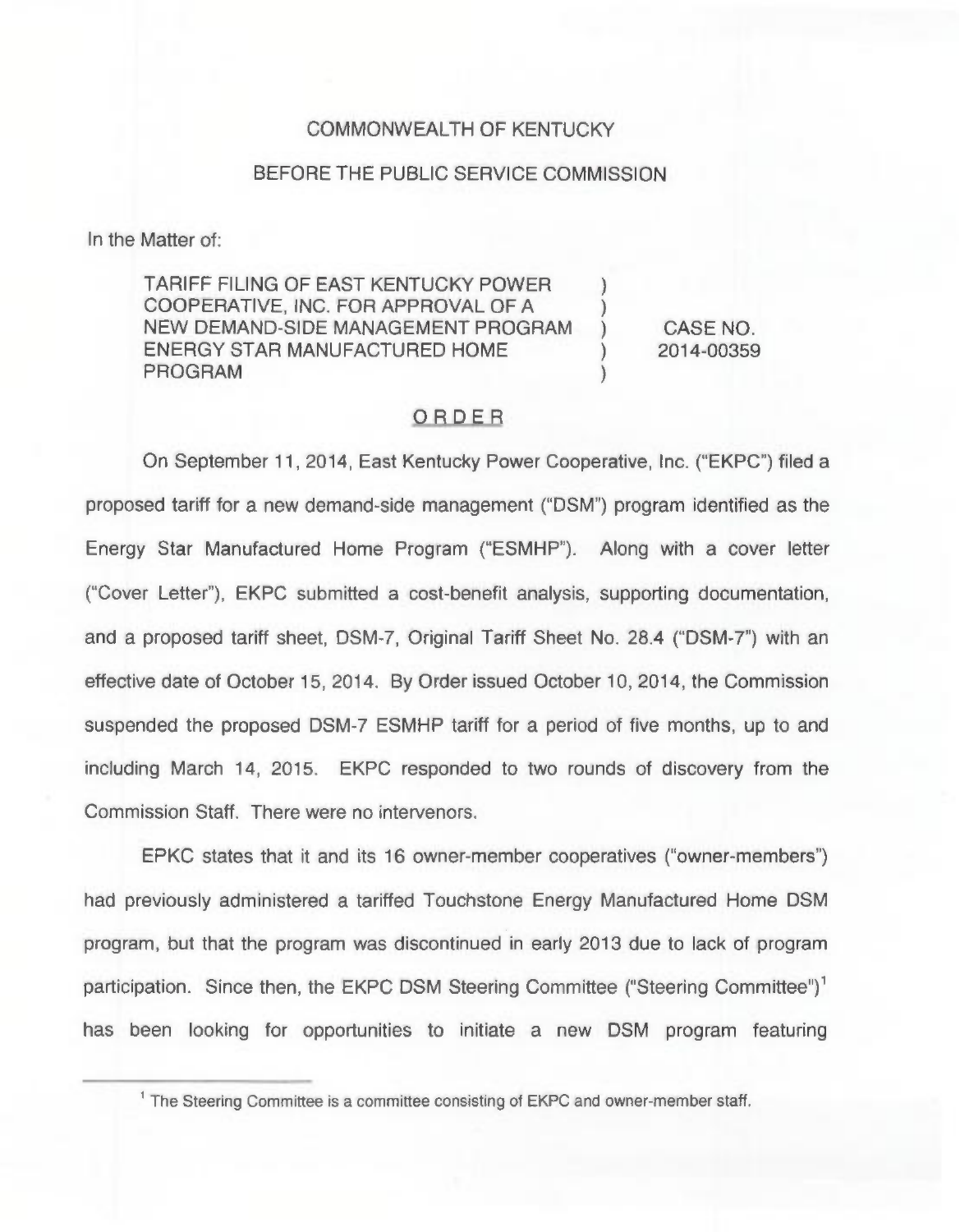manufactured homes. The Steering Committee determined that the Tennessee Valley Authority's ("TVA") Energy Star Manufactured Home Program ("TVA ESMHP") provides a model for such a program. Subsequently, the Steering Committee sought and received approval from the executive staff of EKPC and the owner-members' chief executive officers to develop and fund a similar program, pending Commission approval.

EKPC asserts that the TVA ESMHP works well because it targets and works with the home manufacturers and their manufacturing facilities, utilizing a process developed by the Systems Building Research Alliance ("SBRA"), a non-profit research and development organization for the manufactured home industry. SBRA's process, which has been approved by the United States Environmental Protection Agency ("EPA"), involves ensuring that Energy Star standards are applied to each manufactured home constructed and that appropriate verification of such applications takes place. Energy Star standards include upgrades to home envelope insulation and sealing, installation of a programmable thermostat, low-energy lighting, and a properly sized and installed heat pump. SBRA is the only organization recognized by the EPA that administers and tracks all Energy Star manufactured homes constructed in the United States.<sup>2</sup>

EKPC provided the results of the standard California Tests<sup>3</sup> for the ESMHP along with the program assumption or supporting document.<sup>4</sup> The Total Resource Cost ("TRC") result is over 4.0, while the Rate Impact Measures ("RIM") results for EKPC and

 $2$  Cover Letter filed September 11, 2014 as a tariff filing seeking to implement a new DSM program called the Energy Star Manufactured Home Program. Filed with the Cover Letter were a costbenefit analysis, a supporting document, Energy Star manufactured home program guidelines, and tariff.

 $3$  *Id.*, Cover Letter – cost-benefit analysis.

 $1/d$ ., Cover Letter – supporting document.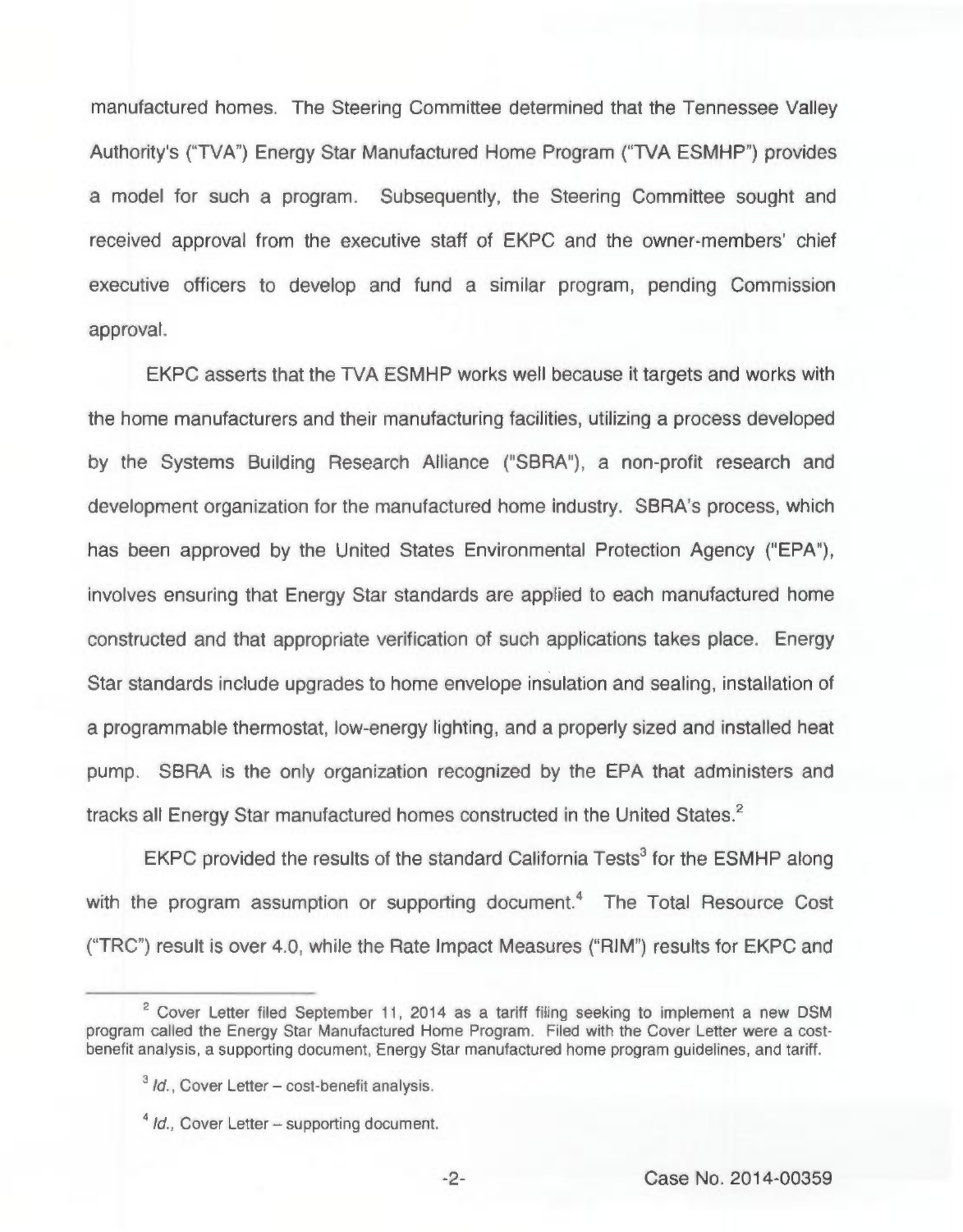the owner-members are slightly below 1.0. The RIM is lower than usual because of the program design. It is anticipated that the decision to work directly with the manufacturers will drive participation rates higher than the rates achieved during prior attempts to incentivize homeowners. However, EKPC alone will bear 100 percent of the home improvement costs.

For each home, EKPC will pay SBRA \$1,750 to cover the home upgrade costs noted in the tariff, plus a \$150 administration fee. Despite these initial costs, according to TVA, implementing this program in its service territory resulted in annual savings of over 11,000 kilowatt hours ("kWh") per home when compared to the basic United States Department of Housing and Urban Development ("HUD") standard manufactured home. Thus, EKPC anticipates that the high level of kWh saved by the customers will result in significant revenue loss for each participating distribution owner-member. To cover this revenue shorffall, for each new Energy Star manufactured home built in its territory, EKPC will make a one-time payment of \$2,400 to the respective owner-member to cover lost revenue and administration expenses.<sup>5</sup>

EKPC proposes to execute an agreement with SBRA to administer the ESMHP for EKPC and its participating owner-members. $6$  For all new manufactured homes ordered and verified to be sited in an owner-member's service territory, SBRA will work with the manufacturers to ensure the homes will be automatically upgraded to Energy Star manufactured home standards. SBRA will also track each home and verify the

<sup>&</sup>lt;sup>5</sup> Id., Cover Letter.

 $e<sup>6</sup>$  Responses to Commission Staff's Second Request for Information ("Staff's Second Request"), Item 1, filed Dec. 10, 2014.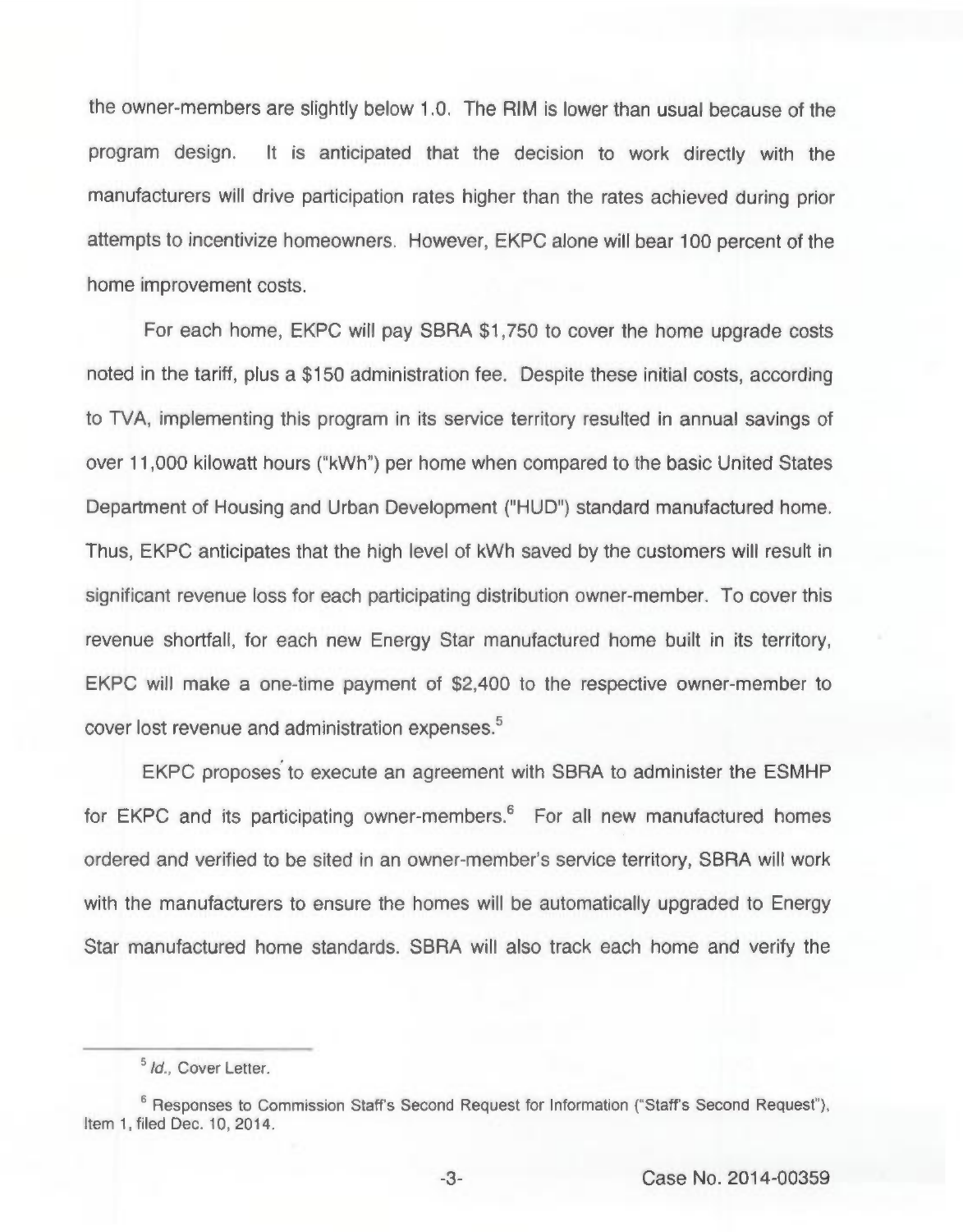structure's upgrade in the factory, as well as verifying proper on-site installation of both the structure and the heat pump.<sup>7</sup>

EKPC states that approximately 35 percent of the individuals served by its owner-members live in manufactured homes. EKPC asserts that the ESMHP could, over time, greatly improve the housing stock, resulting in improved comfort and quality of life for many Kentuckians.<sup>8</sup>

EKPC states that the homes for which the ESMHP will provide incentives would most likely not be Energy Star manufactured homes in the absence of this program.<sup>9</sup> According to Next Step,<sup>10</sup> a non-profit organization promoting Energy Star manufactured homes, Kentucky averages 2,000 new manufactured homes each year, with less than <sup>1</sup> percent of those being certified as Energy Star homes. EKPC contends that the ESMHP will ensure that a much higher number of new manufactured homes will be built to Energy Star standards. In addition, EKPC states that the ESMHP will implement the SBRA standard that requires every home to have a heat pump rather than an electric furnace. EKPC further states that this requirement will result in greater electricity savings than would simply building to Energy Star standards for just the home shell or thermal envelope.<sup>11</sup>

 $8/d$ 

<sup>9</sup> Responses to Staff's Second Request, Item 5, filed Dec. 10, 2014.

<sup>10</sup> http://www.nextstepus.org.

nd in the sponses to Commission Staff's Initial Request for Information ("Staff's Initial Request"), Item<br>In the Staff's Initial Request in the Reguest of Information ("Staff's Initial Request"), Item 6, filed Oct. 24, 2014.

 $7/d$ .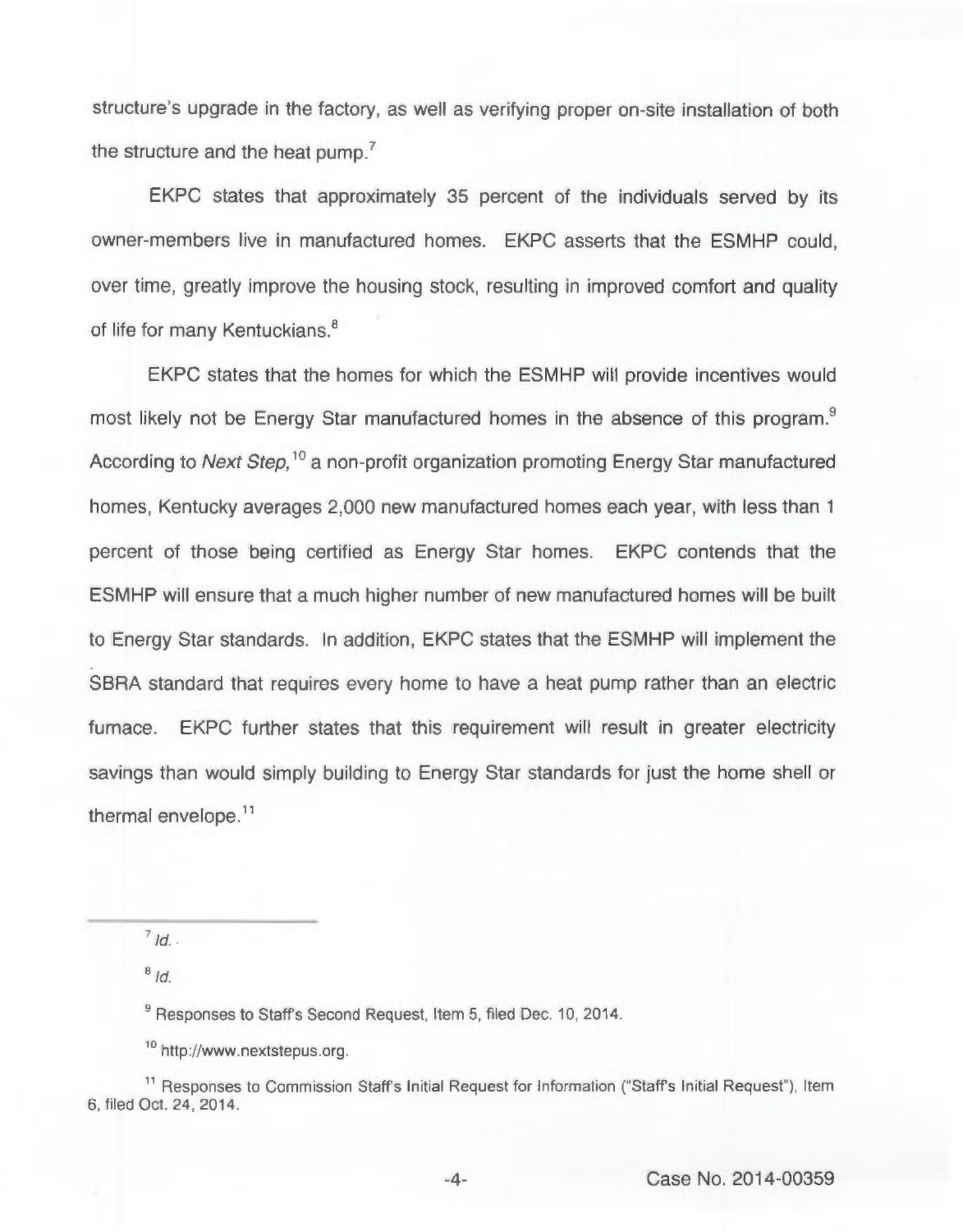The proposed ESMPH will be available to all EKPC's owner-members on whose system an Energy Star certified manufactured home is installed. Requirements for eligibility, as set forth in DSM-7, are that the home: is an Energy Star Certified Manufactured Homes; is all electric; has as its primary source of heat a heat pump rated 13 SEER & 7.5 HSPF or higher; and must be installed by the manufacturer on lines served by one of EKPC's 16 owner-members. Energy Star compliance<sup>12</sup> requires the use of a combination of structural envelope and equipment measures that, in combination, result in performance that is significantly more energy efficient than comparable factory-built homes produced in accordance with the HUD code.<sup>13</sup> EKPC is projecting estimated annual savings per participating owner-member of 11,947 kWh.'4

EKPC estimates the ESMHP will grow to 1,300 participants from 2015-2018." The numbers EKPC used on its cost-effectiveness analysis were based on the parameters of EKPC's proposed agreement with SBRA, which projects 400 homes over an 18-month period.<sup>16</sup> The SBRA monitors all manufactured homes sales in the United States and estimates EKPC's eligible market to be 800 new homes per year. Typically, homes ordered by the retailer and available on the retail lot for purchase are not Energy Star homes, while homes that are custom ordered by an EKPC owner-member end-use

<sup>12&</sup>lt;br>The Cover Letter Guidelines - An Energy Star certified manufactured home is equipped with the following features: (1) Thermal envelope improvements - increased envelope insulation, improved duct insulation, tighter duct construction, and higher efficiency windows, tighter envelope construction; and (2) High efficiency equipment/control strategies - high efficiency heat pumps in place of standard electric resistance furnaces and air conditioning equipment, high efficiency domestic water heater, and programmable thermostat.

<sup>&</sup>lt;sup>13</sup> http://portal.hud.gov/hudportal/HUD?src=/program offices/housing/rmra/mhs/ipfaqs.

<sup>&</sup>quot; Responses to Staffs Second Request, Item 6, filed Dec. 10, 2014.

<sup>&</sup>lt;sup>15</sup> Responses to Staff's Initial Request Item 2, filed Oct. 24, 2014.

<sup>&</sup>quot; Responses to Staffs Second Request, Item 2, filed Dec. 10, 2014.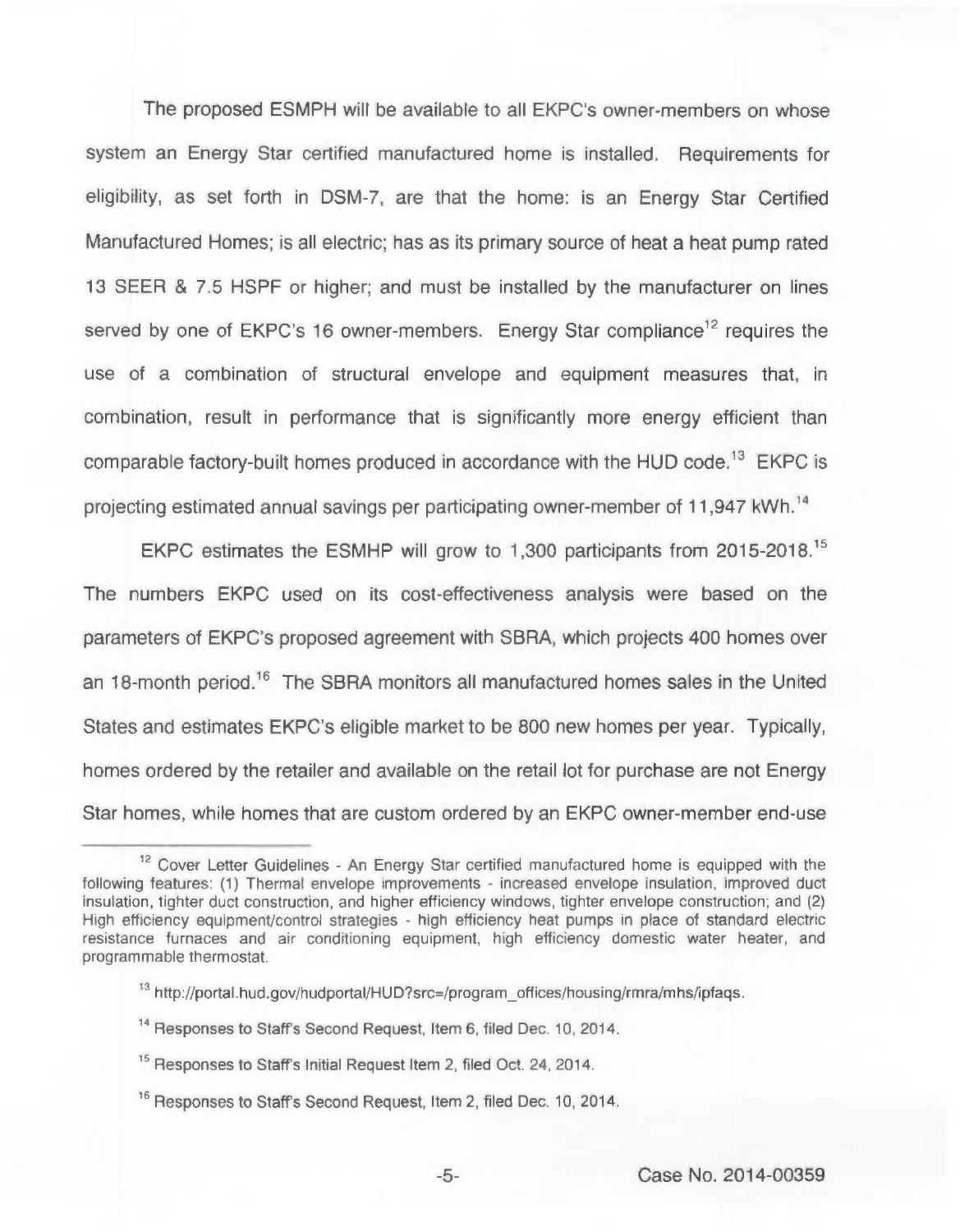member will typically be upgraded to Energy Star. This is because the manufacturer knows the address for the custom-ordered home and that the end-use member will be eligible for the rebate from the owner-member. Therefore, according to SBRA, EKPC should expect that 50 percent of the eligible market each year will order Energy Star manufactured homes, after a two-year ramp-up period.<sup>17</sup>

According to SBRA, as part of the certification process required of each home manufacturing plant, the Energy Star requirements must be included in what is known as the Design Approval Primary Inspection Agency ("DAPIA")" package, a set of specifications for the construction of the each manufactured home type that is required under the HUD code. A HUD-authorized inspector inspects each home during the plant production process for compliance with the DAPIA package specifications.<sup>19</sup>

The principal inspection site is the home manufacturing plant, where approximately 95 percent of the total construction work is performed. Additional inspections and testing are required of Energy Star homes once they are placed in service at the building site. This inspection is performed by a third-party independent inspection agency.<sup>20</sup>

EKPC states that many manufactured homes are custom ordered by the customer and then manufactured to the customer's specifications. Most manufactured home types can be ordered by the customer to conform to Energy Star standards. Because the incentive included in the ESMHP will cover all additional costs to upgrade

 $^{20}$  Id.

<sup>&</sup>lt;sup>17</sup> Responses to Staff's Initial Request, Item 2, filed Oct. 24, 2014.

<sup>&</sup>lt;sup>18</sup> http://portal.hud.gov/hudportal/HUD?src=/program offices/housing/rmra/mhs/ipfaqs.

<sup>&</sup>quot; Responses to Staffs Initial Request, Item 4, filed Oct. 24, 2014.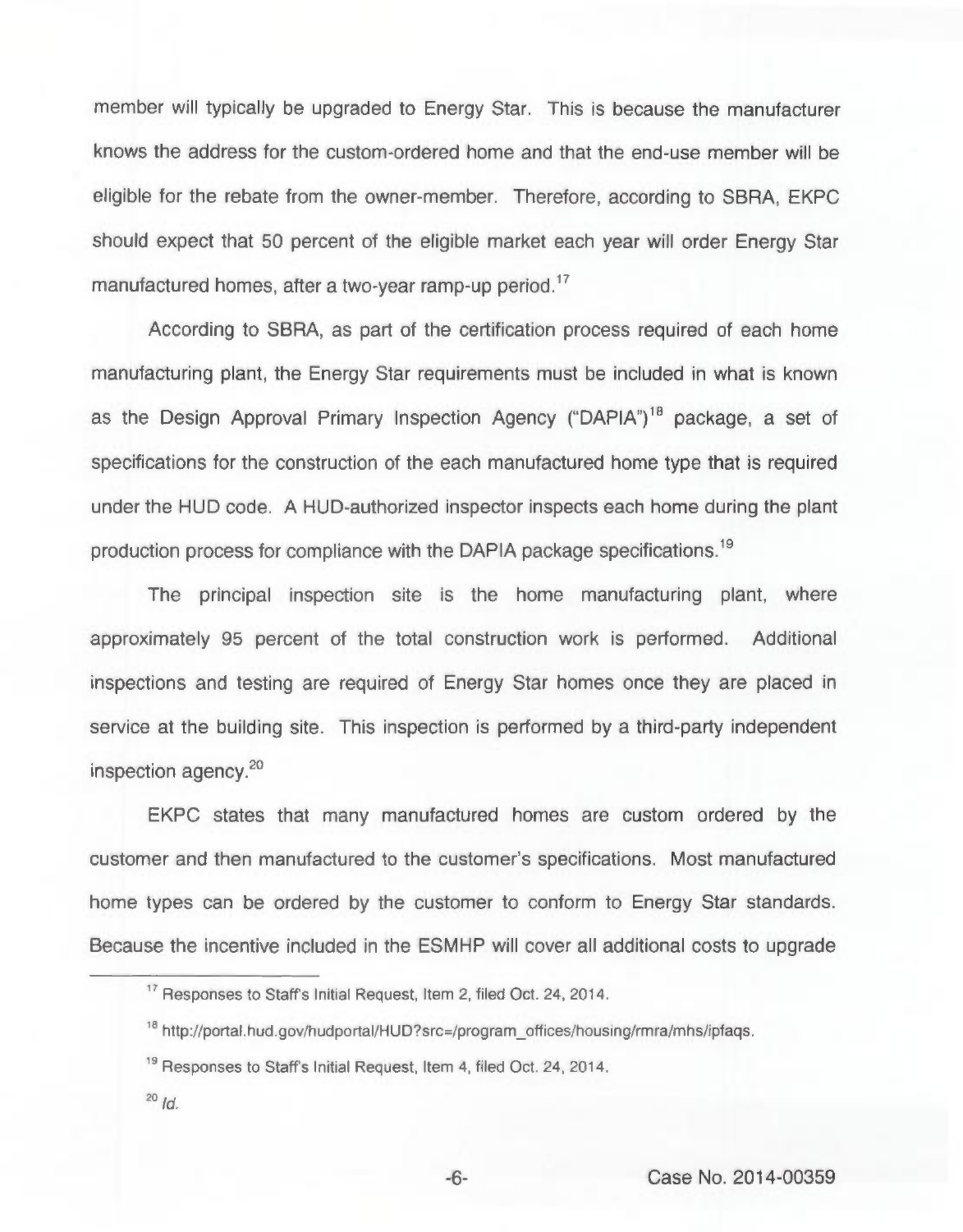to the Energy Star standard, a customer will typically choose to have the home upgraded to Energy Star at the time of order and purchase. In some instances, the home retailers have models available at the retail site whose construction conforms to Energy Star provisions. However, a home is only designated as Energy Star and qualifies for the Energy Star label following field installation and inspection by a thirdparty independent inspection agency.<sup>21</sup>

EKPC is seeking estimated net lost revenues for ten years for the ESMHP. EKPC states the number of years of net lost revenues is applied to a simplified calculation of kWh savings and typical difference in cents per kWh between the retail and the wholesale prices of electricity. The number of years of net lost revenues used in calculating the transfer payment EKPC will pay its owner-members is the result of considering several factors that include: (1) the lifetime of the savings; (2) the relationship between energy savings and peak demand savings for the program (the wholesale rate includes a demand charge while residential retail rates do not); and (3) the combined RIM across both EKPC and its owner-members. For this program, the lifetime of the savings is estimated to be 15 years. The program provides a relatively large amount of energy savings compared to peak-demand savings. EKPC's goal is to provide a transfer payment that will result in the owner-member's RIM being as close to 1.0 as possible while maintaining some equity between EKPC and the owner-members with regard to the overall financial impact of the program. Using ten years of estimated

 $-7-$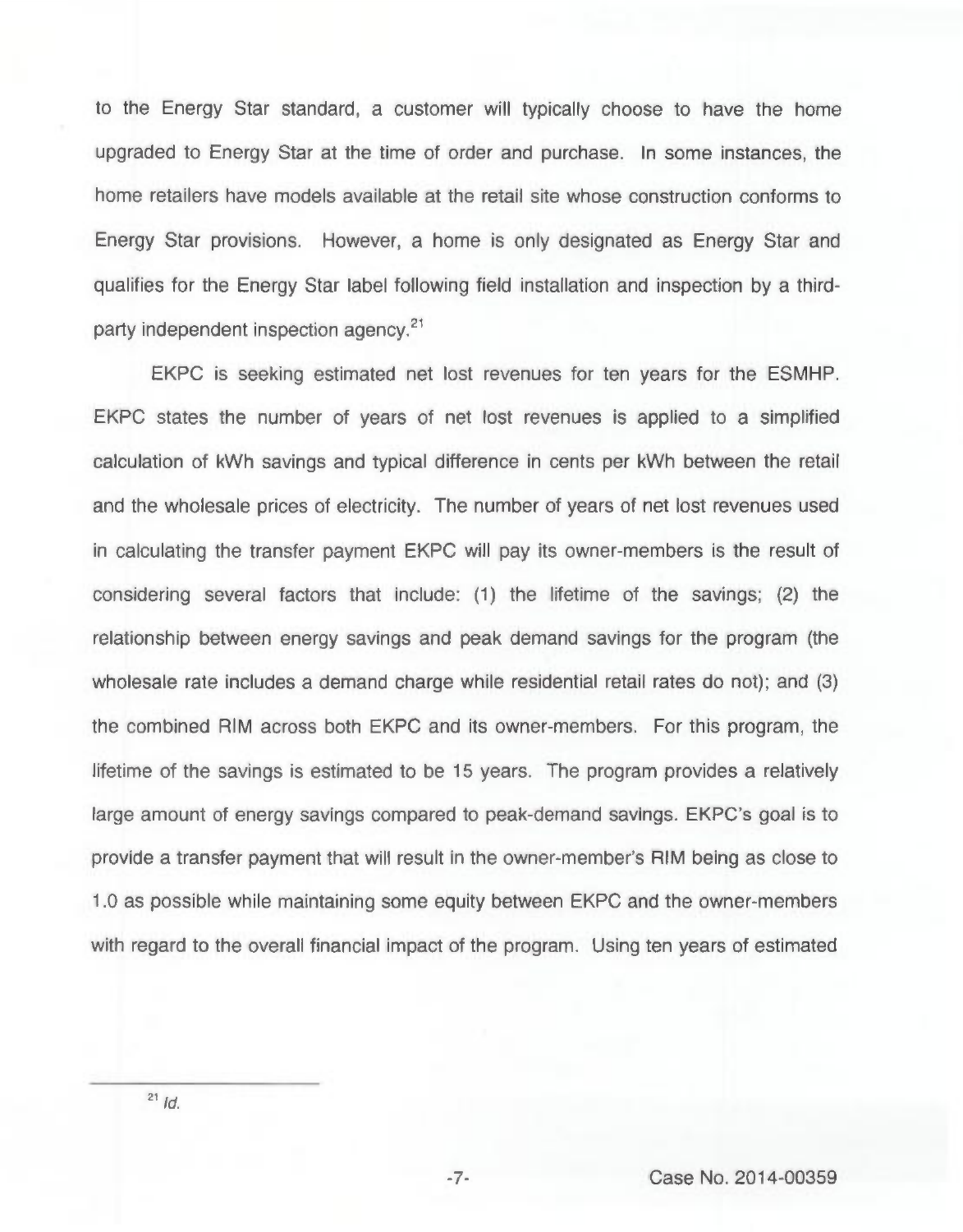net lost revenues resulted in a RIM of 0.85 for the owner-members and 0.64 for EKPC.<sup>22</sup>

EKPC states in the supporting documentation filed with the Cover Letter that there is a one-time startup fee to SBRA of \$5,800, fixed annual administration costs of \$3,000, and fixed annual measurement and verification costs of \$7,000. EKPC points out that while this DSM program expenditure will be funded in future DSM budgets, they are not included in the current DSM budgets upon which EKPC's base rates are established, therefore reducing EKPC's annual margin.<sup>23</sup>

The Commission applauds EKPC for proposing this program to attempt to improve the efficiency of manufactured housing within its territory. Additionally, because EKPC's proposal includes a payment to its distribution cooperatives, we are impressed with these efforts to remove this barrier to the distribution active participation in the program.

## **FINDINGS**

Based on the evidence of record and being otherwise sufficiently advised, the Commission finds that:

1. EKPC's proposed ESMHP tariffs and associated costs are reasonable and should be approved.

2. EKPC should file with the Commission a copy of the fully executed contract with SBRA for the ESMHP within 20 days of its execution.

3. No later than August 15, 2015, EKPC should file with the Commission an ESMHP evaluation report for the six months ended June 30, 2015, that includes, by

 $23$   $\overline{d}$ .

 $22$   $1d$ .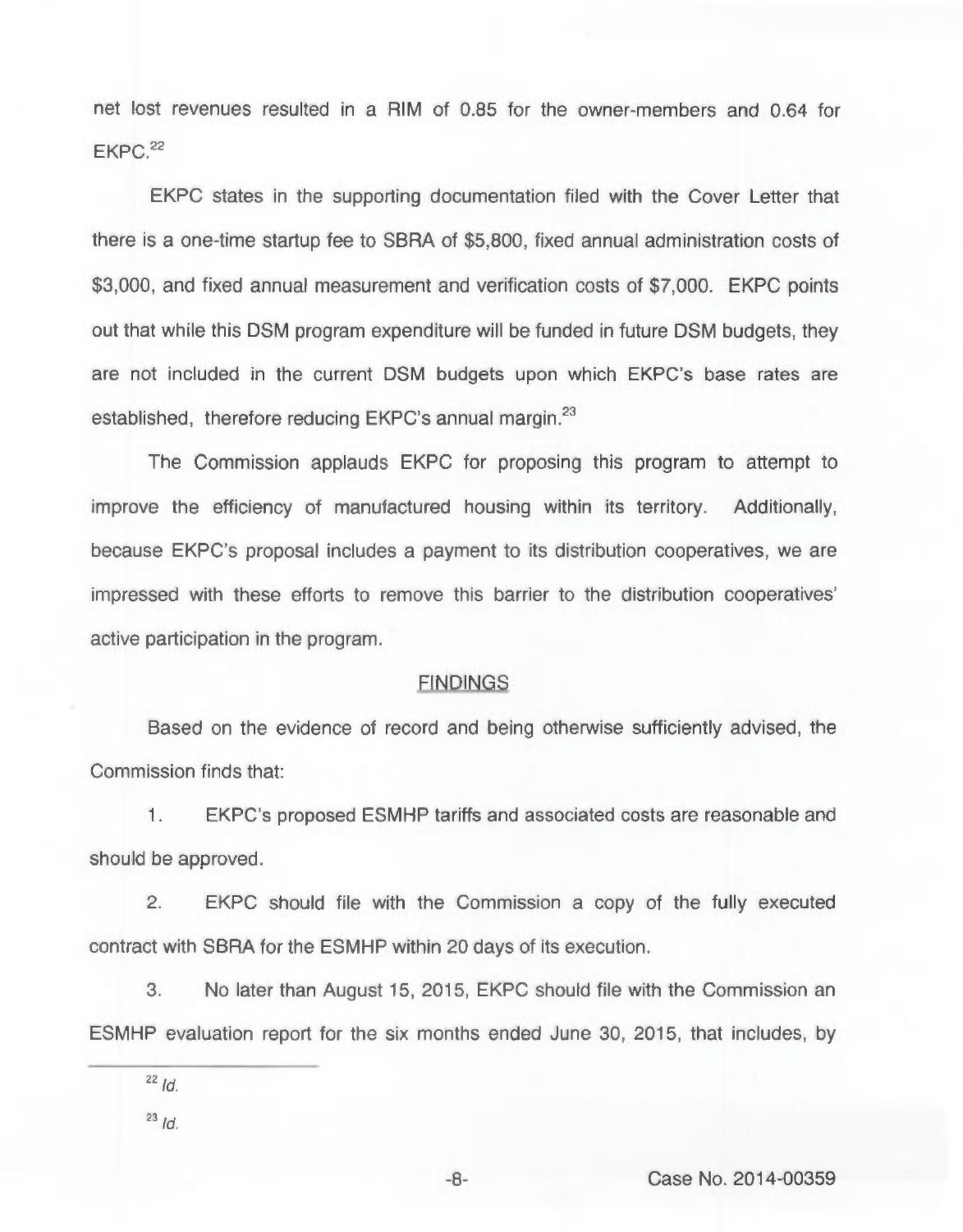owner-member, the number of homes upgraded to an Energy Star standard, the cost per home, the projected kWh energy savings per home, and the total cost of the program by type of cost.

4. No later than February 16, 2016, EKPC should file with the Commission an ESMHP evaluation report for the 12 months ended December 31, 2015, that includes, by owner-member, the number of homes upgraded to an Energy Star standard, the cost per home, the projected kWh energy savings per home, and the total cost of the program by type of cost.

IT IS THEREFORE ORDERED that:

1. EKPC's proposed ESMHP tariff and associated costs are approved.

2. Within 20 days of the day of execution, EKPC shall file with the Commission a copy of the fully executed contract with SBRA.

3. EKPC shall file the reports as required in finding paragraphs 3 and 4.

4. Within 20 days of the date of this Order, EKPC shall file with the Commission, using the Commission's electronic Tariff Filing System, its revised DSM tariffs showing the date of issue and that they were issued by authority of this Order.

5. Any documents filed in the future pursuant to ordering paragraph 3 herein shall reference this case number and shall be retained in the utility's general correspondence file.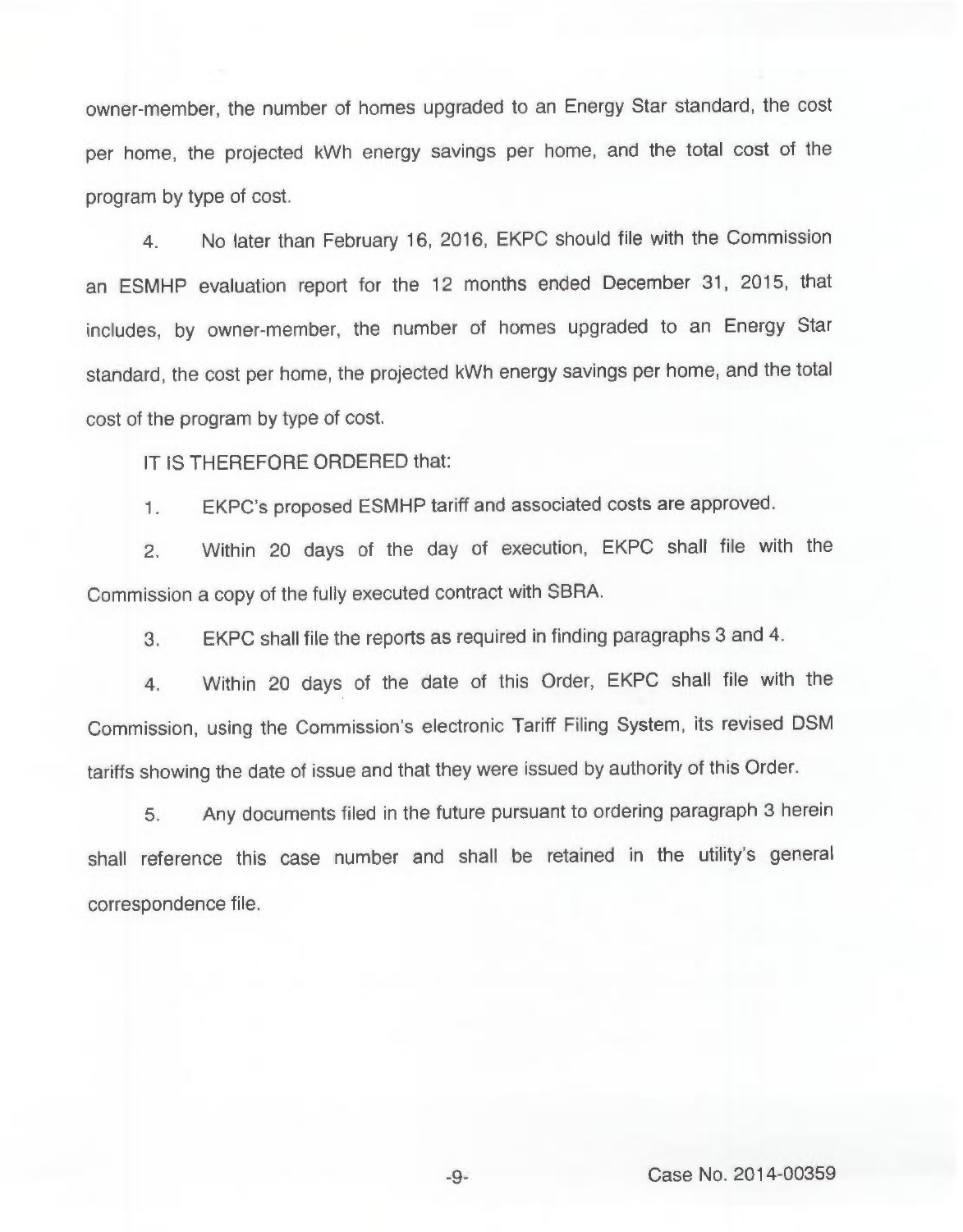| By the Commission                     |
|---------------------------------------|
| <b>ENTERED</b>                        |
| <b>JAN 06 2015</b>                    |
| KENTUCKY PUBLIC<br>SERVICE COMMISSION |

ATTEST; **Executive Director** 

Case No. 2014-00359